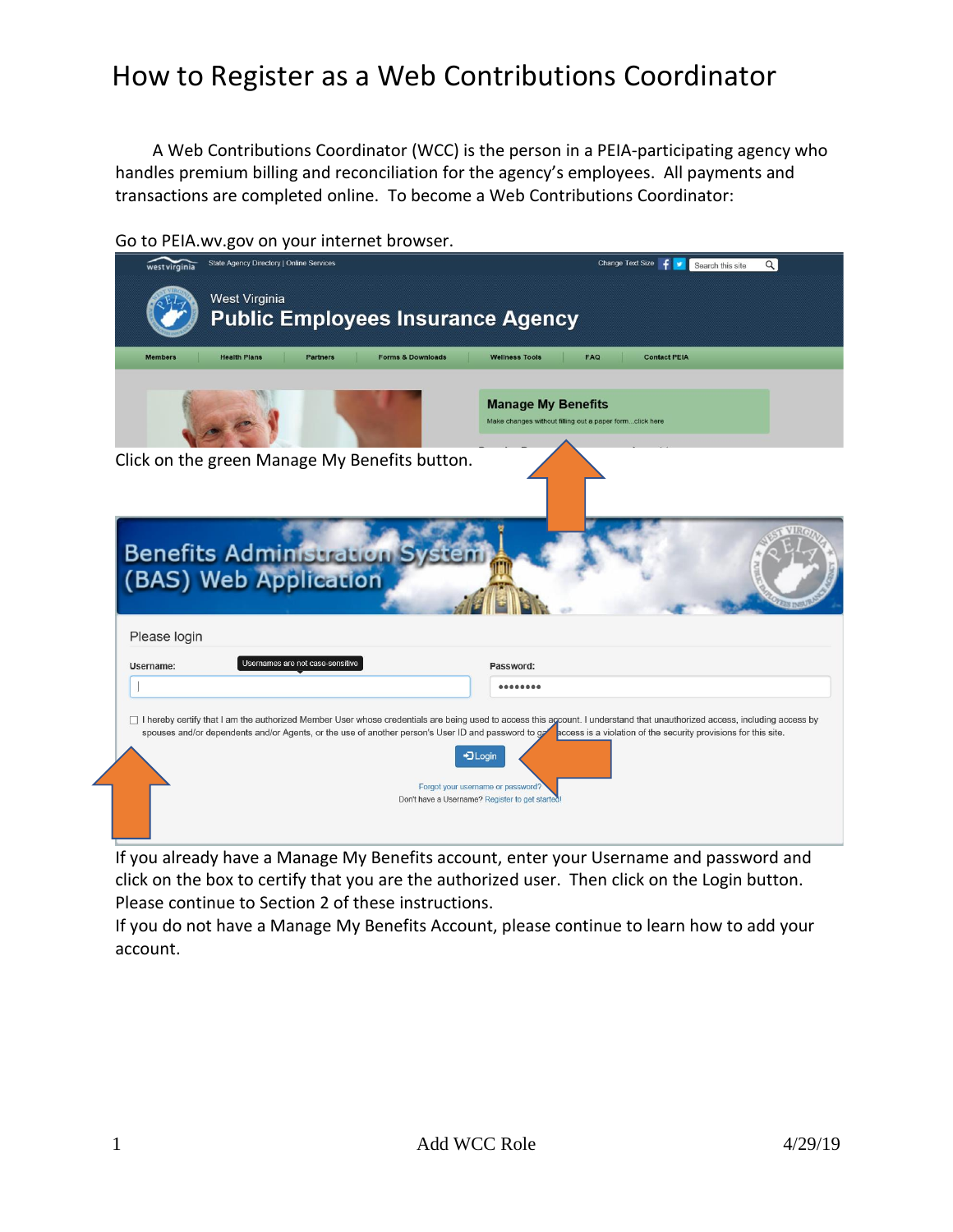| <b>Benefits Administration</b><br>(BAS) Web Application |                                                                                                  |                                                                                                                                                                                                             |
|---------------------------------------------------------|--------------------------------------------------------------------------------------------------|-------------------------------------------------------------------------------------------------------------------------------------------------------------------------------------------------------------|
| Please login                                            |                                                                                                  |                                                                                                                                                                                                             |
| Username:                                               | Password:                                                                                        | Passwords are case-sensitive<br>□ I hereby certify that I am the authorized Member User whose credentials are being used to access this account. I understand that unauthorized access, including access by |
|                                                         | +3 Login<br>Forgot your username or password?<br>Don't have a Username? Register to get started! | spouses and/or dependents and/or Agents, or the use of another person's User ID and password to gain access is a violation of the security provisions for this site.                                        |
|                                                         | Chosa tha hov that annlias to you and click continue                                             |                                                                                                                                                                                                             |

#### 1.

#### Chose the box that applies to you and click continue.

| User Information        |                      |       |                   |          |
|-------------------------|----------------------|-------|-------------------|----------|
| <b>First Name:</b>      |                      |       | <b>Last Name:</b> |          |
| Christopher             |                      | Robin |                   |          |
|                         | SSN:                 |       |                   |          |
| $\bullet\bullet\bullet$ | $\bullet\bullet$     |       |                   |          |
|                         | Verify SSN:          |       |                   |          |
| $\bullet\bullet\bullet$ | $\bullet\bullet$     |       |                   |          |
|                         | Date of Birth:       |       |                   |          |
| 10                      | 12                   |       | 1956              | $\times$ |
|                         | Use Format: MMDDYYYY |       |                   |          |

Type in your name, Social Security number and birthdate.

Start in the first box to the far left for you birthdate and Social Security number and it will tab over automatically.

Use format MMDDYYYY for your birthdate.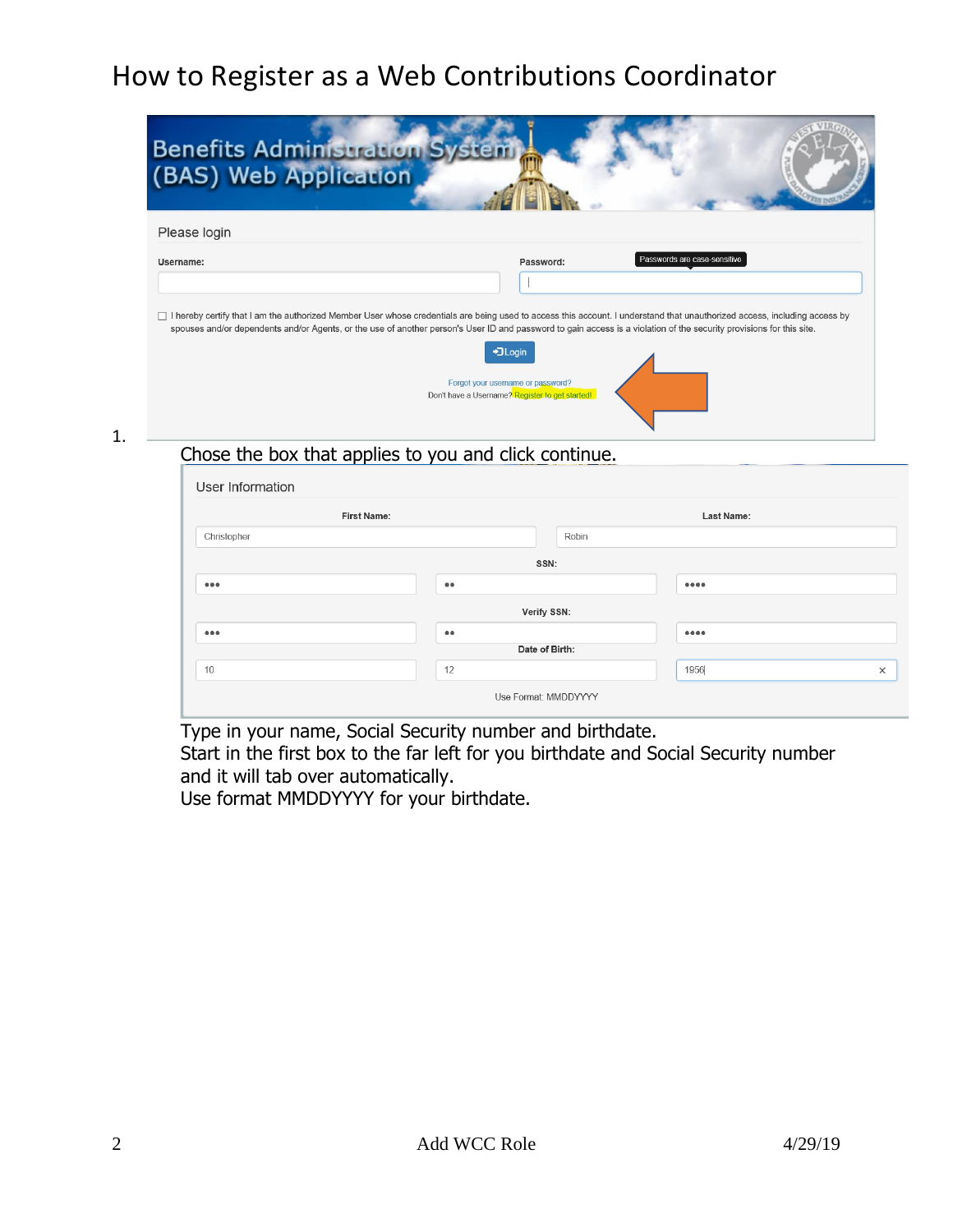| Web Usage Terms of Agreement                                                                                                                                                                                                                                                                                                                                                        |  |
|-------------------------------------------------------------------------------------------------------------------------------------------------------------------------------------------------------------------------------------------------------------------------------------------------------------------------------------------------------------------------------------|--|
| [Printer Friendly]                                                                                                                                                                                                                                                                                                                                                                  |  |
| Registration for PEIA Benefit Administration System Web Application<br>Thank you for registering to use the PEIA Benefit Administration System Web Application. Your registration process is your agreement to the terms listed below.                                                                                                                                              |  |
| Authorization to Conduct Electronic Transactions<br>By completing the registration process, I agree to be bound by the choices I make on the PEIA Online Enrollment System.                                                                                                                                                                                                         |  |
| I further agree that by completing this registration process I am agreeing to use a digital mark in lieu of a written signature to authorize any and/or all additions, deletions,<br>corrections and/or changes made by me via this portal.                                                                                                                                         |  |
| I understand that this portal allows access to and/or may collect personally identifiable information (pii) in an electronic format and that PEIA has put safeguards in place<br>to ensure the privacy, security, and integrity of the information accessed and/or collected via this portal. If you have any questions, comments, and/or concerns about the                        |  |
| privacy, security, and/or integrity of your pii, please feel free to contact the PEIA Privacy Officer at 304-558-7850.<br>To use this digital mark I agree:<br>1. That I will not share with any other person(s) the password, code or other security key required for use of the mark;<br>2. That the use of the mark represents confirmation of a record:                         |  |
| 3. To notify the PEIA immediately once I become aware that the security key is compromised; and<br>4. That I understand that the provisions of V. Va. Code 661-3C-10 prescribe the penalties for the unauthorized disclosure of a password, identifying code, personal<br>I have read and agree to the Terms of Agreement for Online Registration.<br>$\odot$   Agree<br>○ Disagree |  |
|                                                                                                                                                                                                                                                                                                                                                                                     |  |
| Verification                                                                                                                                                                                                                                                                                                                                                                        |  |
| I'm not a robot<br>reCAPTCHA<br>I'm not a robot<br>Privacy - Terms                                                                                                                                                                                                                                                                                                                  |  |
| <b>X</b> Reset<br>Continue <sup>1</sup>                                                                                                                                                                                                                                                                                                                                             |  |

Click on the I Agree circle and click on the box to confirm you are not a robot. The green check showed will appear and then click continue.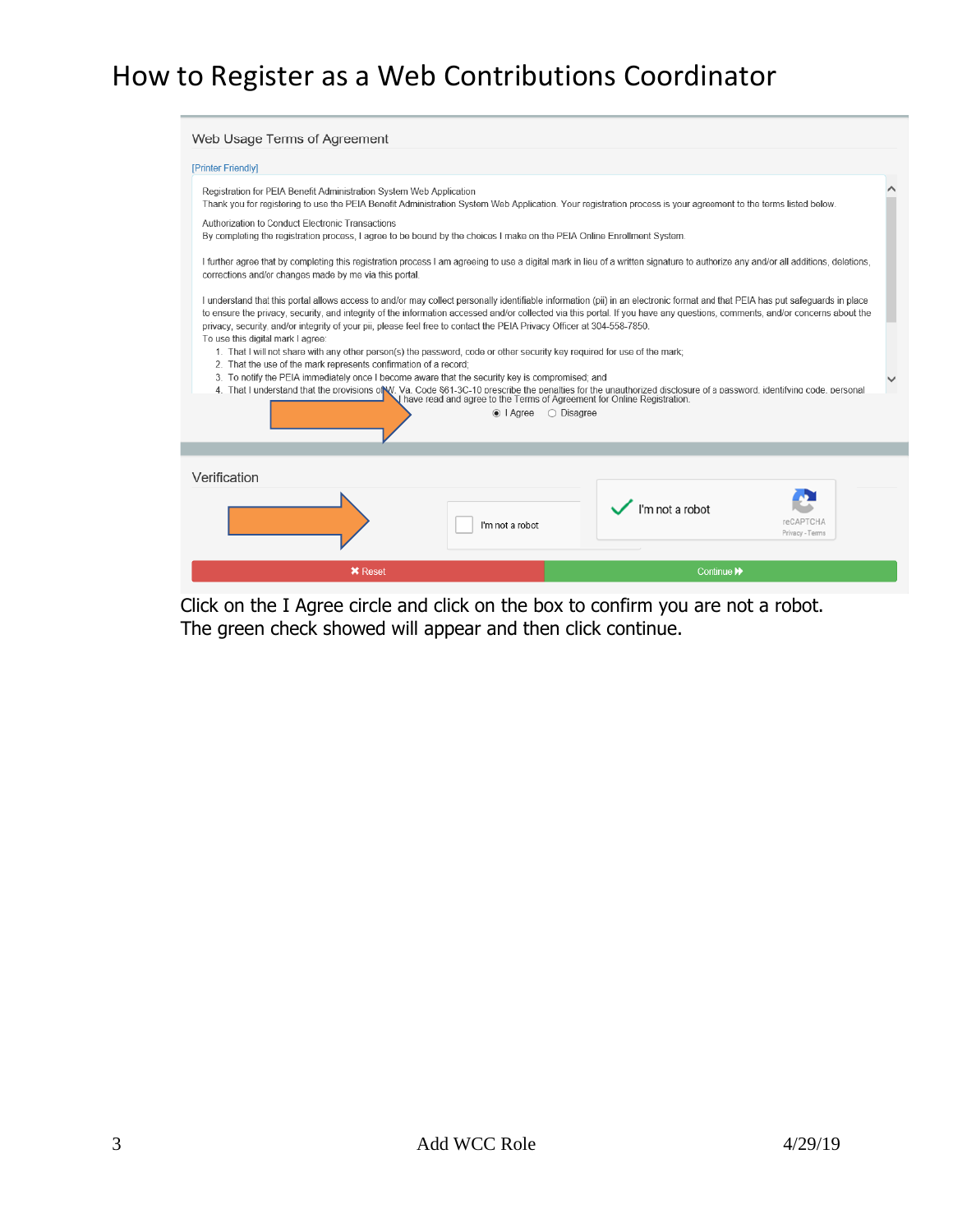| Information<br>This is what you will use to log into the Benefits Administration Web Application.                                                                                                                                                                            |                                                                       |
|------------------------------------------------------------------------------------------------------------------------------------------------------------------------------------------------------------------------------------------------------------------------------|-----------------------------------------------------------------------|
| Username:                                                                                                                                                                                                                                                                    |                                                                       |
| WinniethePooh                                                                                                                                                                                                                                                                | • At least 4 characters in length, but not longer than 20 characters. |
| <b>O</b> Check Availability                                                                                                                                                                                                                                                  | . We suggest not using your email address.                            |
| Password Strength                                                                                                                                                                                                                                                            |                                                                       |
|                                                                                                                                                                                                                                                                              | Weak                                                                  |
| Password:                                                                                                                                                                                                                                                                    | Verify Password:                                                      |
|                                                                                                                                                                                                                                                                              |                                                                       |
| · Must contain at least 1 letter & 1 number.<br>• Must be 6-15 characters in length.<br>· Case-sensitive.                                                                                                                                                                    |                                                                       |
| <b>Contact Information</b>                                                                                                                                                                                                                                                   |                                                                       |
| . Email addresses can not be shared between accounts (e.g., between a husband and wife who are both PEIA policyholders).<br>. If you do not have an email address, check with your Internet Service Provider (ISP) as many provide free email accounts to their subscribers. |                                                                       |
| Email Address:                                                                                                                                                                                                                                                               | Verify Email:                                                         |
|                                                                                                                                                                                                                                                                              |                                                                       |
|                                                                                                                                                                                                                                                                              |                                                                       |

Create a username and password for yourself. This account is for the policyholder only.

Enter an email address that you have access to. You will have to confirm your identity by a validation email at that address. This account is for the policyholder only.

| <b>Security Questions</b>                                                                                                                                                                                                                                                                             |              |              |
|-------------------------------------------------------------------------------------------------------------------------------------------------------------------------------------------------------------------------------------------------------------------------------------------------------|--------------|--------------|
| If you forget your password, we will ask for the answer to your security questions.<br>• Enter an answer that is memorable, but not easy to quess.<br>. Answers should be a minimum of 4 characters long but not more than 30 characters.<br>. Enter answers that are not likely to change over time. |              |              |
| What was your childhood nickname?                                                                                                                                                                                                                                                                     | $\checkmark$ | Christopher  |
| What was your favorite place to visit as a child?                                                                                                                                                                                                                                                     | $\checkmark$ | thinking log |
| What was the name of your first stuffed animal?                                                                                                                                                                                                                                                       | $\checkmark$ | Pooh         |
|                                                                                                                                                                                                                                                                                                       | Continue D   |              |

Answer the security questions. You can click on the drop-down arrows to change the questions.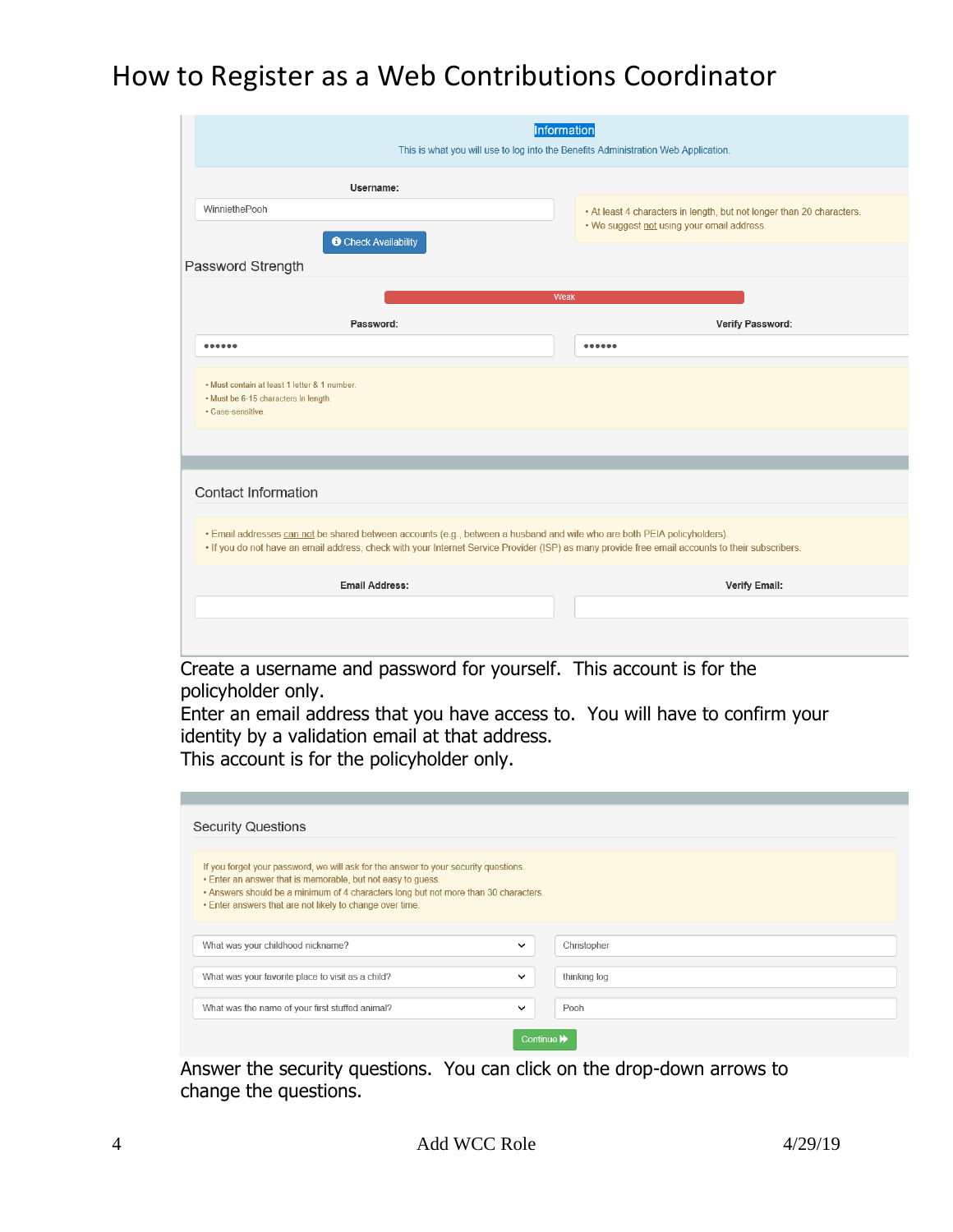Be sure to choose questions you know the answers to and will remember the answers.

Click Continue.



| <b>Benefits Administration</b><br>(BAS) Web Application |                                                                                                                                                                                                                                                                                                                                                                                                           |
|---------------------------------------------------------|-----------------------------------------------------------------------------------------------------------------------------------------------------------------------------------------------------------------------------------------------------------------------------------------------------------------------------------------------------------------------------------------------------------|
|                                                         |                                                                                                                                                                                                                                                                                                                                                                                                           |
| Please login                                            |                                                                                                                                                                                                                                                                                                                                                                                                           |
| Username:                                               | Password:                                                                                                                                                                                                                                                                                                                                                                                                 |
| winniethepooh                                           |                                                                                                                                                                                                                                                                                                                                                                                                           |
|                                                         | ☑ I hereby certify that I am the authorized Member User whose credentials are being used to access this account. I understand that unauthorized access, including access by<br>spouses and/or dependents and/or Agents, or the use of another person's User ID and password to gain access is a violation of the security provisions for this site.<br>$\n  Quain\n$<br>Forgot your username or password? |
|                                                         | Don't have a Username? Register to get started!                                                                                                                                                                                                                                                                                                                                                           |

The system will then require you to log back into the Manage my Benefits system with the username and password you just created. You will need to check the box that certifies that you are the Policyholder before you click Login.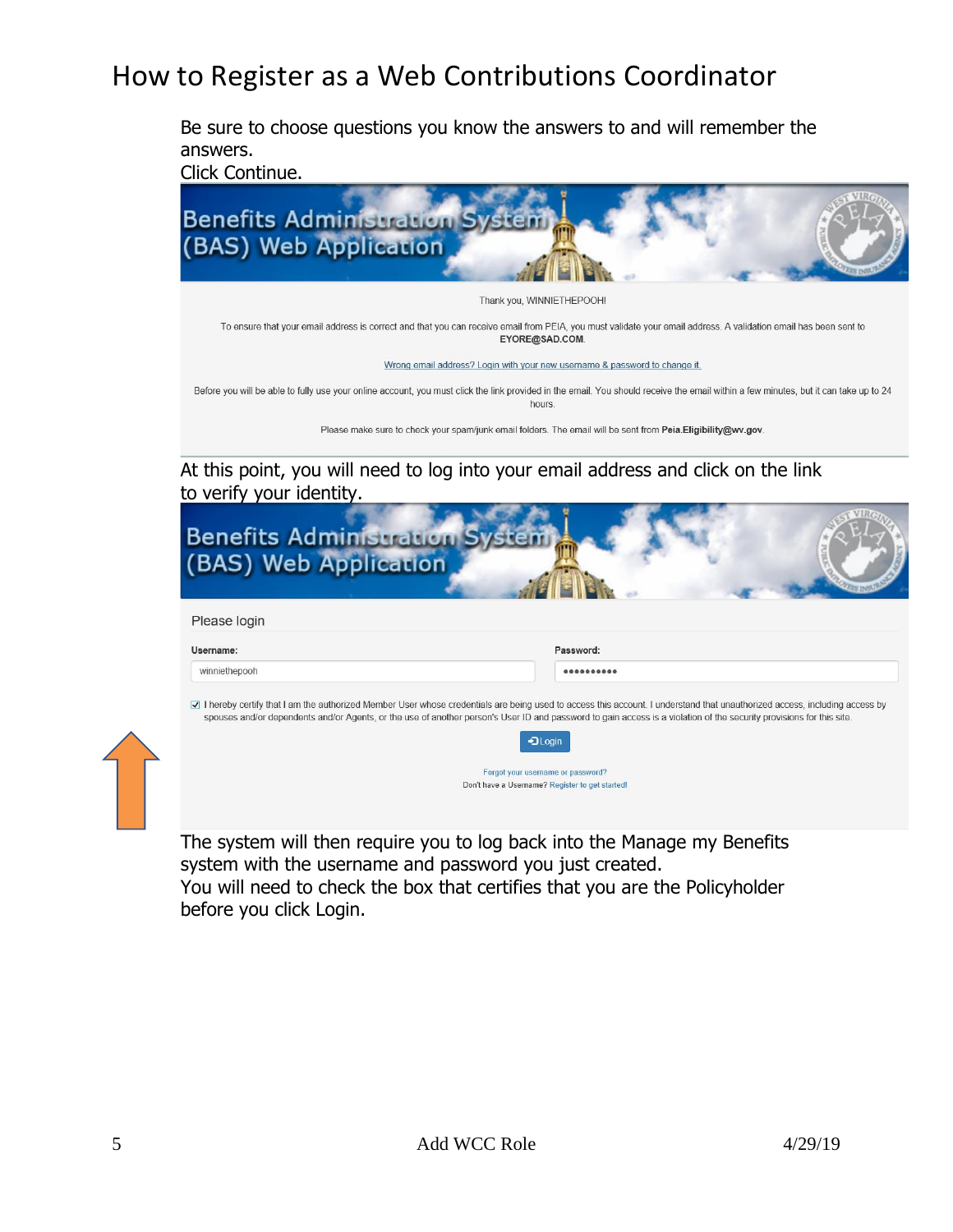

If your employer does not automatically show up, click on Select my Employer.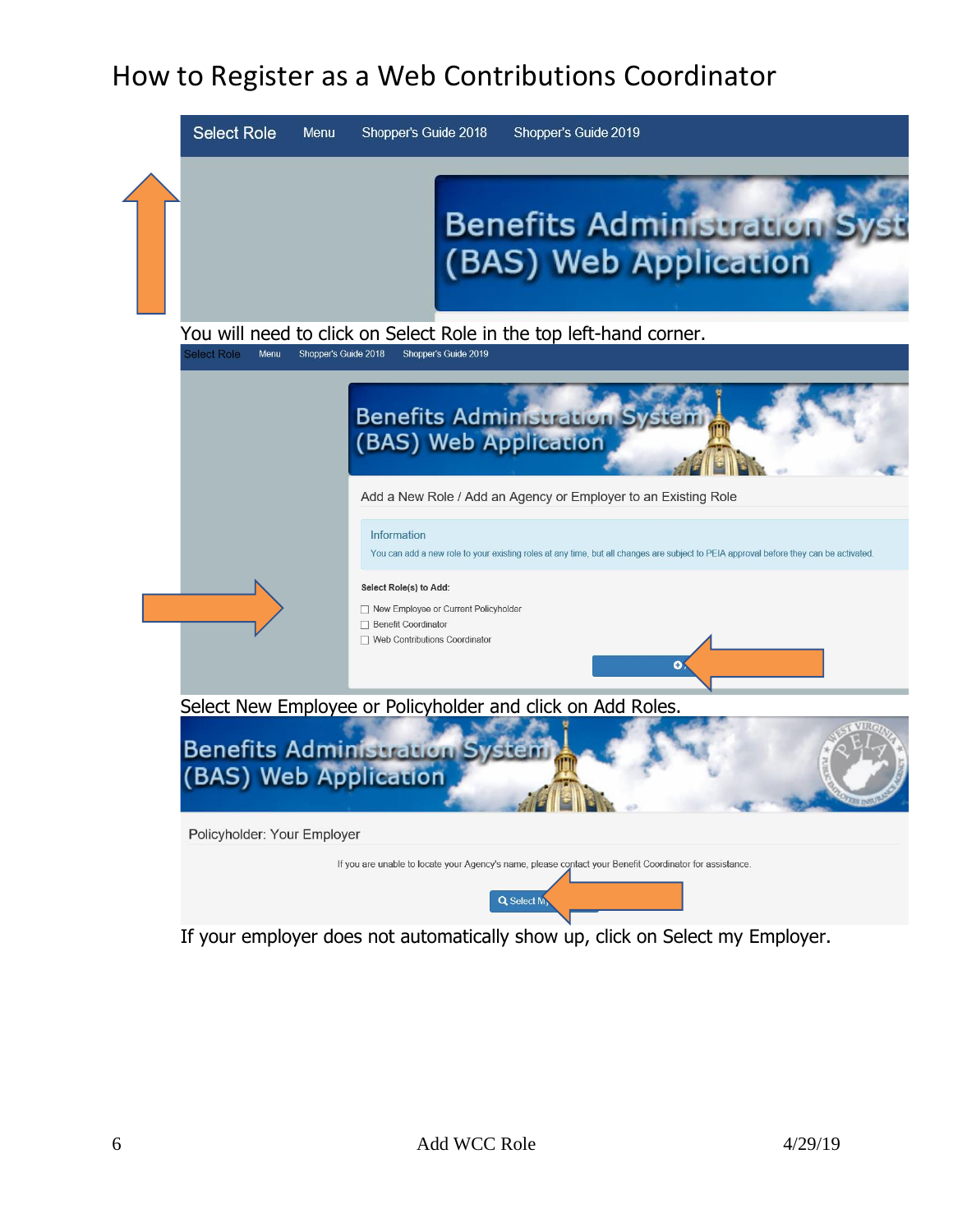| Instructions<br>Once you find the correct agency, click the agency name. | You can search by Agency Name using the search box, or by clicking the starting letter to view the alphabetical list of Agencies. |                                    |
|--------------------------------------------------------------------------|-----------------------------------------------------------------------------------------------------------------------------------|------------------------------------|
|                                                                          | <b>Search Names:</b><br>$\boldsymbol{\pi}$                                                                                        |                                    |
| $-OR-$<br>Name Begins With:                                              | A B C D E F G H I J K L M N O P Q R S T U V W X Y Z 0 1 2 3 4 5 6 7 8 9                                                           |                                    |
| <b>Search Results:</b>                                                   |                                                                                                                                   |                                    |
| <b>ABC COMMISSION</b>                                                    | ACCOUNTANCY, BOARD OF                                                                                                             | ADDISON (WEBSTER SPRINGS), TOWN OF |
| <u>Benefits Administration Sy</u><br>(BAS) Web Application               |                                                                                                                                   |                                    |
| Policyholder: Your Employer                                              |                                                                                                                                   |                                    |
|                                                                          | If you are unable to locate your Agency's name, please contact your Benefit Coordinator for assistance.                           |                                    |
| <b>AGRICULTURE</b>                                                       |                                                                                                                                   |                                    |
| Benefit Coordinator(s) for this agency:                                  |                                                                                                                                   |                                    |
| <b>*</b> Remove & Start Over                                             | Once you find the correct name, click the agency name and click Save &                                                            | ✔ Save & Continue                  |

#### Please select all that apply:

□ I am applying for PEIA coverage for the first time.

 $\Box$  I have previously had PEIA coverage (as a policyholder or dependent).

□ I currently have PEIA coverage (as a policyholder or dependent).

 $\Box$  I am the Benefit Coordinator and/or Web Contributions Coordinator for an agency.

 $\Box$  I am a member of PEIA Staff.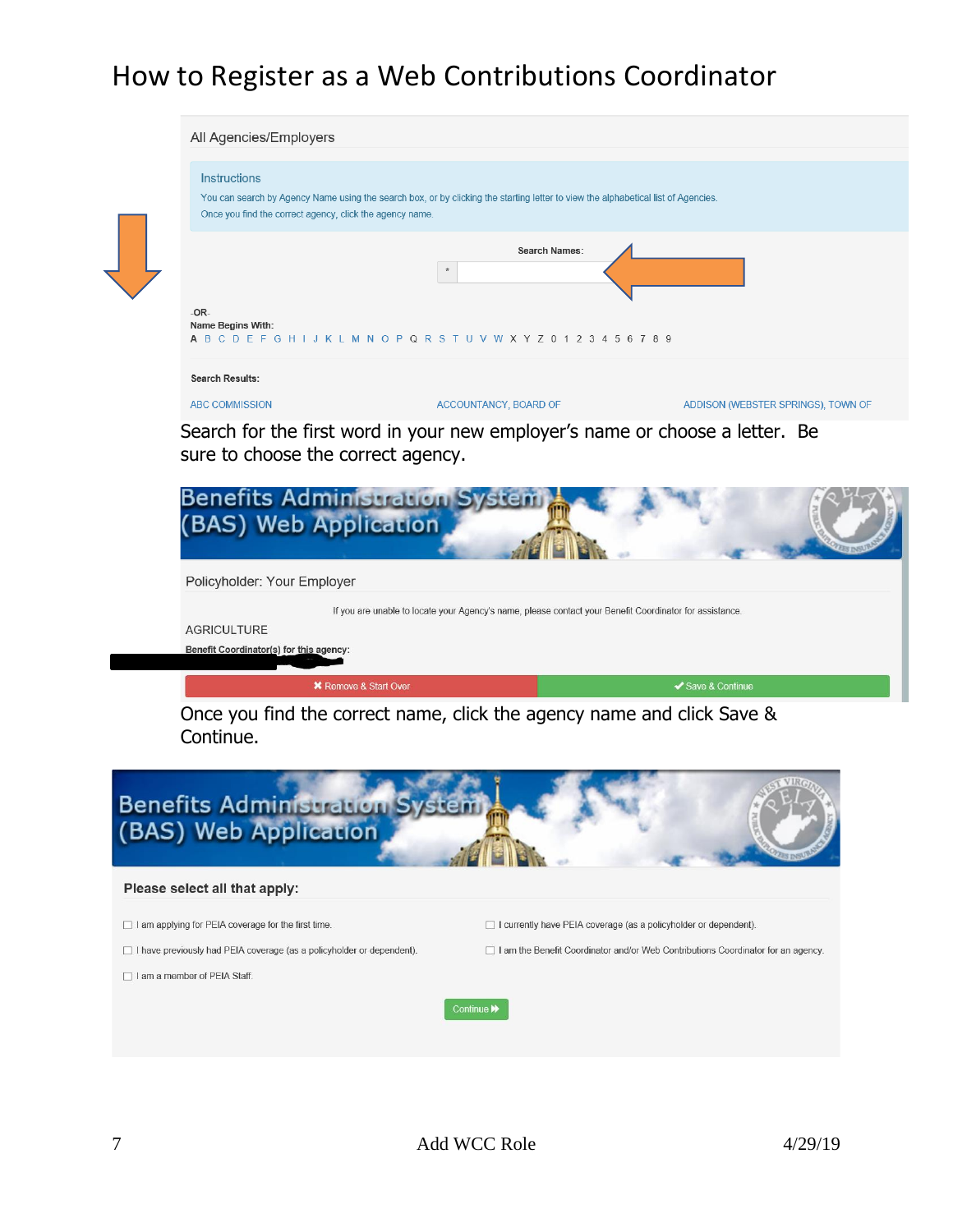Register on the website as a Web Contributions Coordinator and submit the signed Web Contributions Coordinator Designation Form to PEIA.

> If you're already registered as a policyholder, you can add the role of Web Contributions Coordinator from the Role Management screen to get registered.

To get to the Role Management screen, log in as a policyholder, then go to the upper left corner of your screen and click on Logged in as: **Policyholder.** At the bottom of the next screen you will see Add Roles. Choose Web Contributions Coordinator.

Choose Additional Agency for Web Contributions Coordinator and then click Add Roles.

| Add a New Role / Add an Agency or Employer to an Existing Role                                                                                       |
|------------------------------------------------------------------------------------------------------------------------------------------------------|
| Information<br>You can add a new role to your existing roles at any time, but all changes are subject to PEIA approval before they can be activated. |
| Select Role(s) to Add:<br>Additional Agency for Benefit Coordinator<br>Additional Agency for Web Contributions Coordinator                           |
| <b>O</b> Add Roles                                                                                                                                   |

If the agency you want to add is listed, Choose Skip. Otherwise click on Search.

| Web Contributions Coordinator: Agency Access                                                                                                                                   |                    |
|--------------------------------------------------------------------------------------------------------------------------------------------------------------------------------|--------------------|
| As a Web Contributions Coordinator, you will be responsible for reviewing and submitting payments for monthly premiums.<br>For every agency you add below, you must:           |                    |
| 1. Complete an Authorization Form (you will have an opportunity to print the form)<br>2. Have the form signed by the head of your agency<br>3. Mail the completed form to PEIA |                    |
| Once we receive the signed form and verify its authenticity, your account will be activated for that agency.                                                                   |                    |
| Q Search                                                                                                                                                                       | $\rightarrow$ Skip |

On the next page, you can click on the agency that shows as a suggested agency or you can type in part of your agency name or you can click on a letter of the alphabet that your agency name starts with.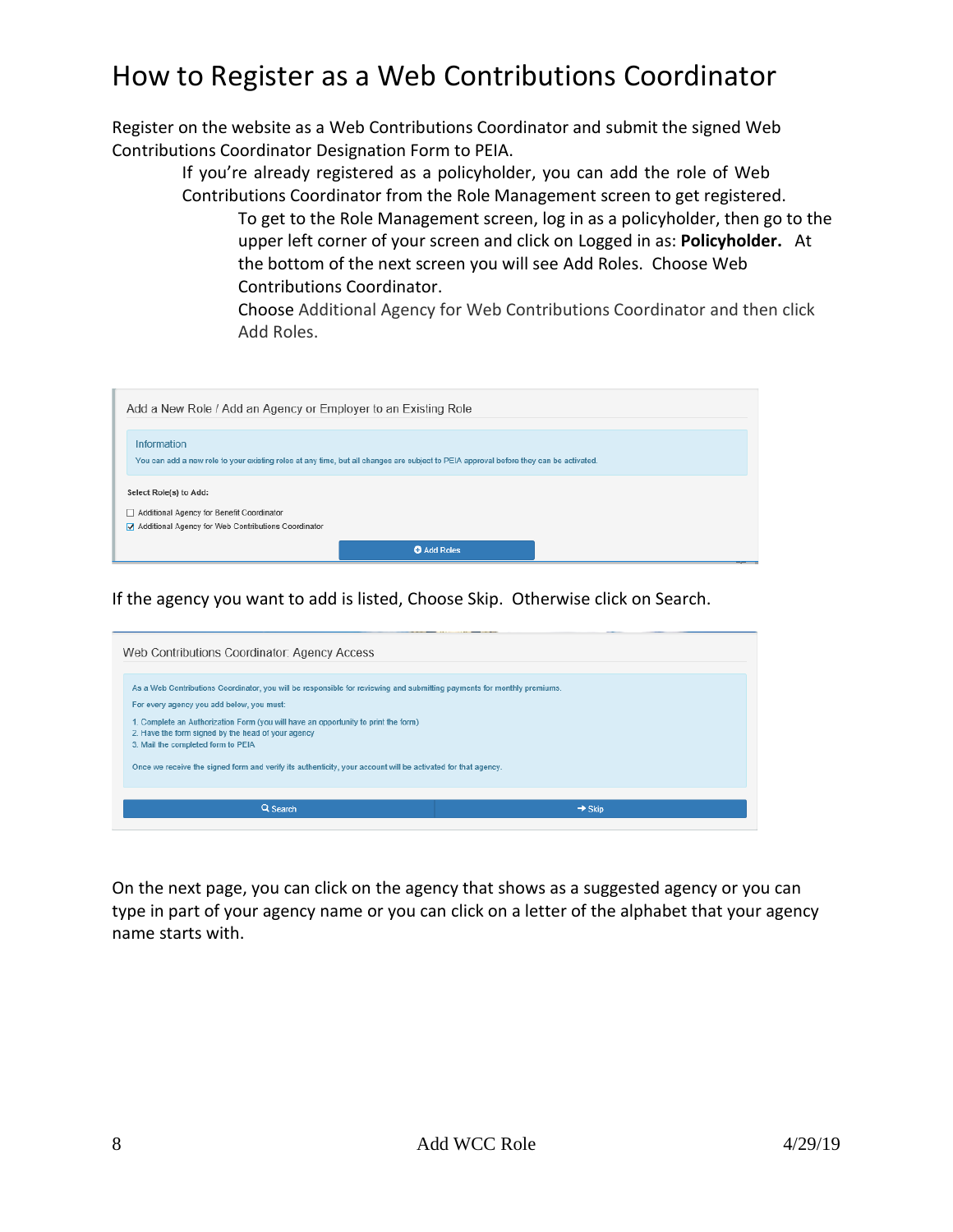| <b>Suggested Agency</b>                                                                                                                                                                                              |                                                                                                        |                                    |  |  |
|----------------------------------------------------------------------------------------------------------------------------------------------------------------------------------------------------------------------|--------------------------------------------------------------------------------------------------------|------------------------------------|--|--|
|                                                                                                                                                                                                                      | Click the agency name to add it or use the search options below to select a different agency/employer. |                                    |  |  |
| <b>MILITARY AFFAIRS &amp; PUBLIC SAFETY</b>                                                                                                                                                                          |                                                                                                        |                                    |  |  |
| All Agencies/Employers                                                                                                                                                                                               |                                                                                                        |                                    |  |  |
| <b>Instructions</b><br>You can search by Agency Name using the search box, or by clicking the starting letter to view the alphabetical list of Agencies.<br>Once you find the correct agency, click the agency name. |                                                                                                        |                                    |  |  |
|                                                                                                                                                                                                                      |                                                                                                        |                                    |  |  |
|                                                                                                                                                                                                                      | <b>Search Names:</b><br>$\alpha$<br>$\pmb{\ast}$                                                       |                                    |  |  |
| $-OR-$<br>Name Begins With:                                                                                                                                                                                          | A B C D E F G H I J K L M N O P Q R S T U V W X Y Z 0 1 2 3 4 5 6 7 8 9                                |                                    |  |  |
| <b>Search Results:</b>                                                                                                                                                                                               |                                                                                                        |                                    |  |  |
| <b>ABC COMMISSION</b>                                                                                                                                                                                                | ACCOUNTANCY, BOARD OF                                                                                  | ADDISON (WEBSTER SPRINGS), TOWN OF |  |  |

After choosing the agency, the below screen will appear. If that is the correct agency, then click Save.



On the next page, you will see a Print button. Once you print the Designation form, you will need to sign and date it as the Authorized WCC. Your supervisor needs to sign and date it to confirm your role for the agency. The forms will need to be sent to PEIA.